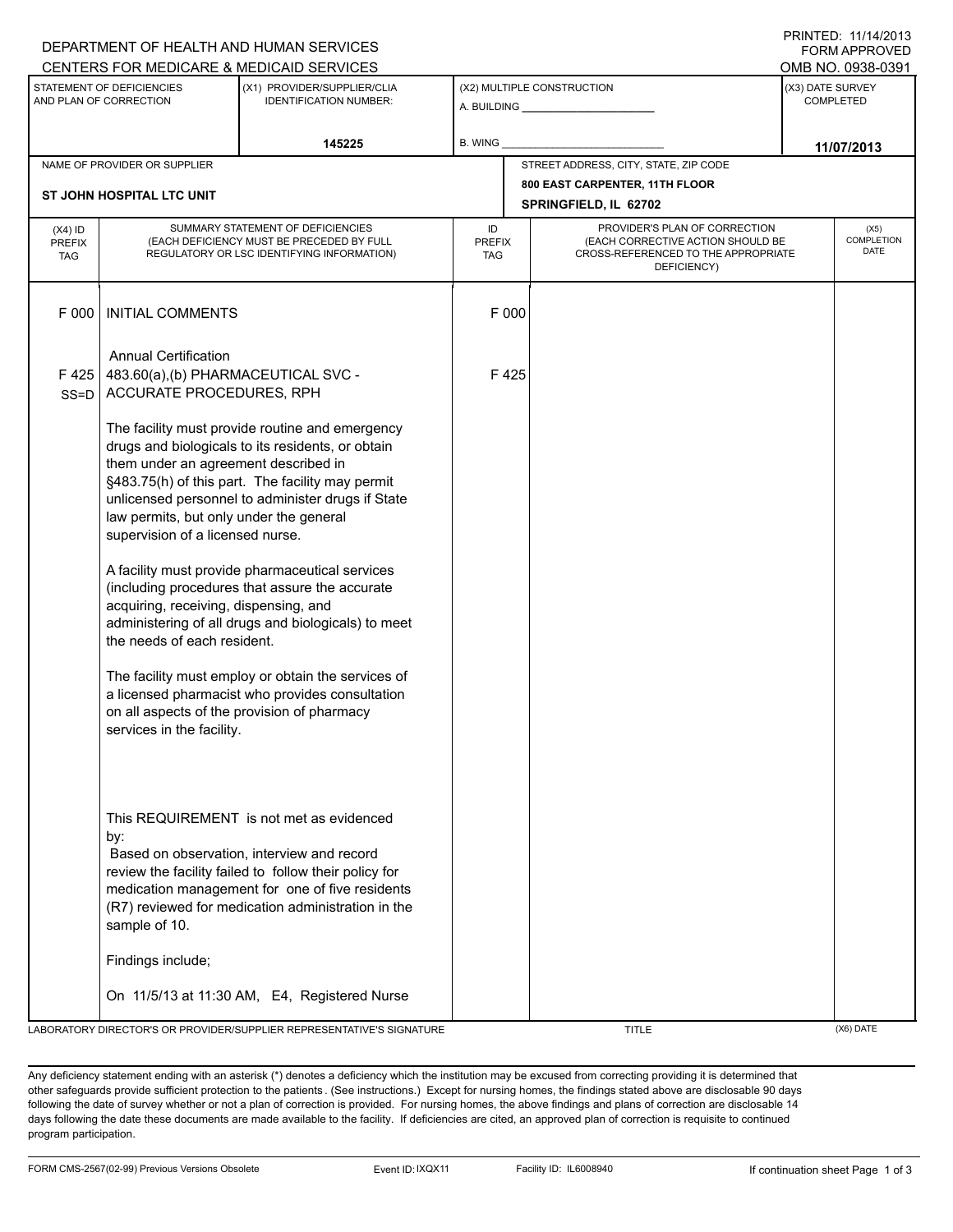## A. BUILDING **\_\_\_\_\_\_\_\_\_\_\_\_\_\_\_\_\_\_\_\_\_\_** (X1) PROVIDER/SUPPLIER/CLIA IDENTIFICATION NUMBER: STATEMENT OF DEFICIENCIES AND PLAN OF CORRECTION (X3) DATE SURVEY COMPLETED FORM APPROVED (X2) MULTIPLE CONSTRUCTION **B. WING** CENTERS FOR MEDICARE & MEDICAID SERVICES **And CENTERS FOR MEDICAL ACCESS** OMB NO. 0938-0391 **145225 146225 12. WING 14/07/2013** NAME OF PROVIDER OR SUPPLIER STREET ADDRESS, CITY, STATE, ZIP CODE **800 EAST CARPENTER, 11TH FLOOR ST JOHN HOSPITAL LTC UNIT SPRINGFIELD, IL 62702** PROVIDER'S PLAN OF CORRECTION (EACH CORRECTIVE ACTION SHOULD BE CROSS-REFERENCED TO THE APPROPRIATE DEFICIENCY) (X5) **COMPLETION** DATE ID PREFIX TAG (X4) ID PREFIX TAG SUMMARY STATEMENT OF DEFICIENCIES (EACH DEFICIENCY MUST BE PRECEDED BY FULL REGULATORY OR LSC IDENTIFYING INFORMATION) F 425 Continued From page 1 F 425 (RN) was administering medications to her residents. On the tray of the portable electronic medical record (EMR) device, E4 RN, had three large plastic cups with room numbers written on them. Two of the cups were filled with medications. One of the cups containing medications also contained an unidentified tablet which was open, had been cut in half, and was not in any labeled packaging. The nurse took the medications out of the cup and placed them on the tray of the portable EMR. When asked, E4 could not remember the name of the medication which was out of its' packaging and unlabeled. E4 went into R7's room to administer his medications. Once in the room, E4 realized that the medications from the cup did not belong to R7. E4 then stopped and went back to the hospital Automated Dispensing Cabinet (ADC) to retrieve the correct medications. At this time E4 stated, "I thought these were (R7's) medications, I pulled them earlier, but now I'm not sure, and the EMR does not document they have been given. (R7) had a student this morning but I don't think she gave him his medications, I'll have to find out." The second cup held two medications for another resident. A Nicotine Patch and Ativan. E4 stated, " the resident had refused these medications earlier," and went back to the ADC to dispose of the medications. E4 returned the Nicotine Patch, to the ADC, but then decided to keep the ativan out in the cup because, " the resident is getting agitated and I pulled this out earlier, but he refused it, so I might try to get him to take it at noon." E4 placed the medication back in the plastic cup, and left the cup on the EMR device tray. E4 then stated, " I'm not sure what to do with these leftover medications, I'll have to go

FORM CMS-2567(02-99) Previous Versions Obsolete Event ID: IXQX11 Facility ID: IL6008940 If continuation sheet Page 2 of 3

DEPARTMENT OF HEALTH AND HUMAN SERVICES

PRINTED: 11/14/2013